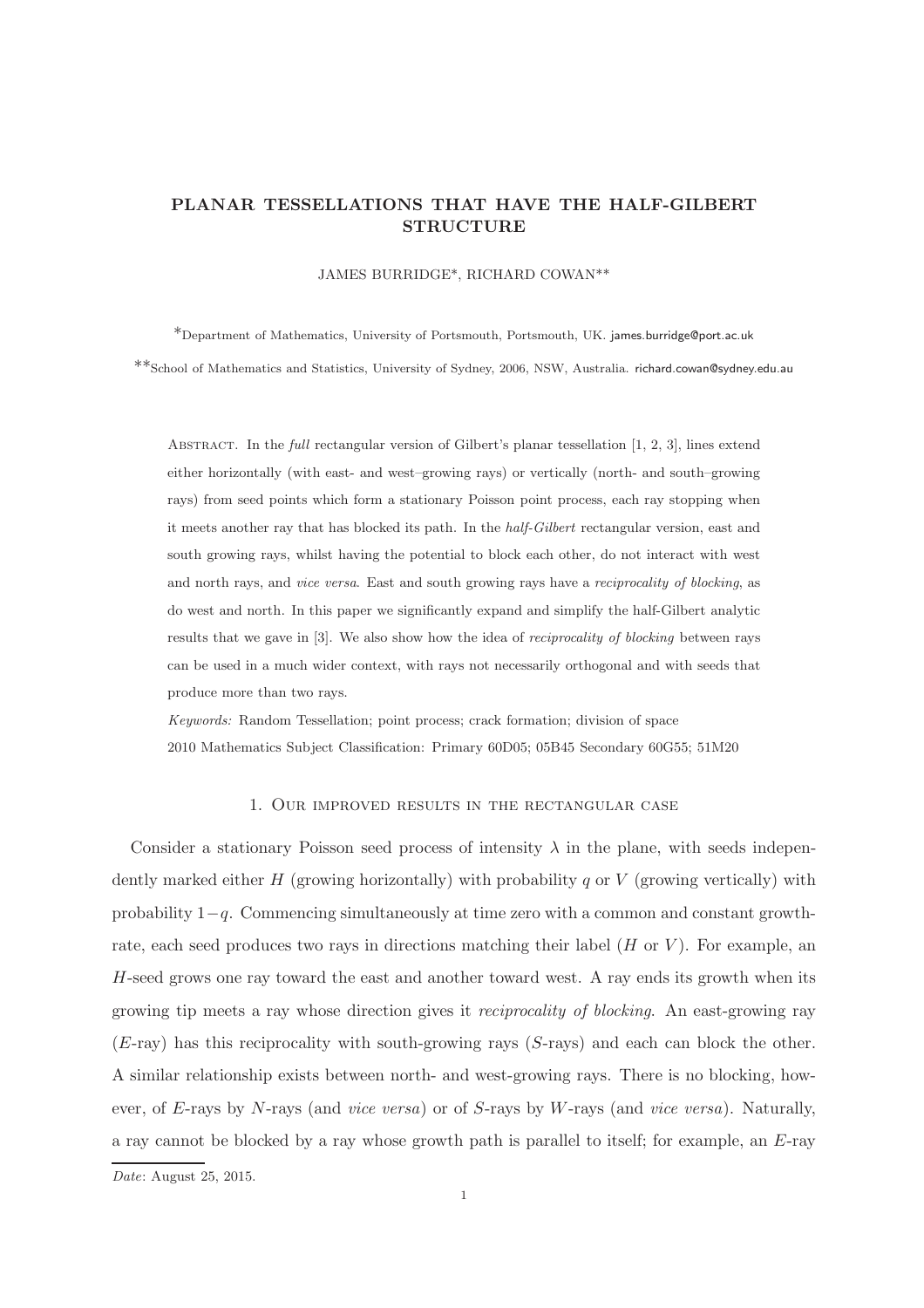won't be blocked by other  $E$ -rays or by W-rays. A realisation of the rectangular half-Gilbert tessellation having  $q = \frac{1}{2}$  is shown in Figure 1(a).



FIGURE 1. (a) The half-Gilbert rectangular-celled tessellation with  $q = \frac{1}{2}$ . (b) The seed positions and  $q$  value are as in (a); those seeds in (a) which produce vertical seeds now produce rays that grow North-West and South-East. The East growing rays block, and are blocked by, the South-East growing rays. Likewise the W-rays and NW-rays have reciprocal blocking. Note that there are many changes, from the situation in (a), in the blocking decisions and the order in which a ray encounters other rays. (c) Every seed has three emanating rays with three different shading patterns (either white, thick black or dashed black). There are two types of seed, one where the horizontal ray grows east and in the other type it grows west. The probability that a seed is of the former type is  $q$  (here  $q = \frac{1}{3}$ ). Rays of the same shading pattern have reciprocal blocking.

Before the half-Gilbert model was introduced in [3], no tessellation with a Gilbert-style blocking mechanism had yielded any exact mathematical results. So the half-Gilbert model has some importance, we think; whilst it doesn't model a physical process, it does enrich the theory of tessellations, because very few models within that theory have analytic tractability. In one small respect, too, there is greater stochastic interest in the 'half-model' as it has both + and ⊤-style vertices (see Figure 1(a)) whereas the full-Gilbert model has only the ⊤ style. Additionally it is demonstrated in [3] that the distributions of ray length in the rectangular full- and half-Gilbert models are almost identical when the seed intensity in the former model is half that of the latter. This gives another approximating role for the half-Gilbert.

One aim in our work has been the investigation of the random variable  $L<sub>E</sub>$  defined as the final length of a typical stopped  $E$ -ray. Although we focus on east-growing rays, the results for  $L<sub>E</sub>$  apply to the vertical rays, by merely replacing q with  $1 - q$ , and to the W-rays because the final lengths  $L_E$  and  $L_W$  of typical east and west rays are identically distributed.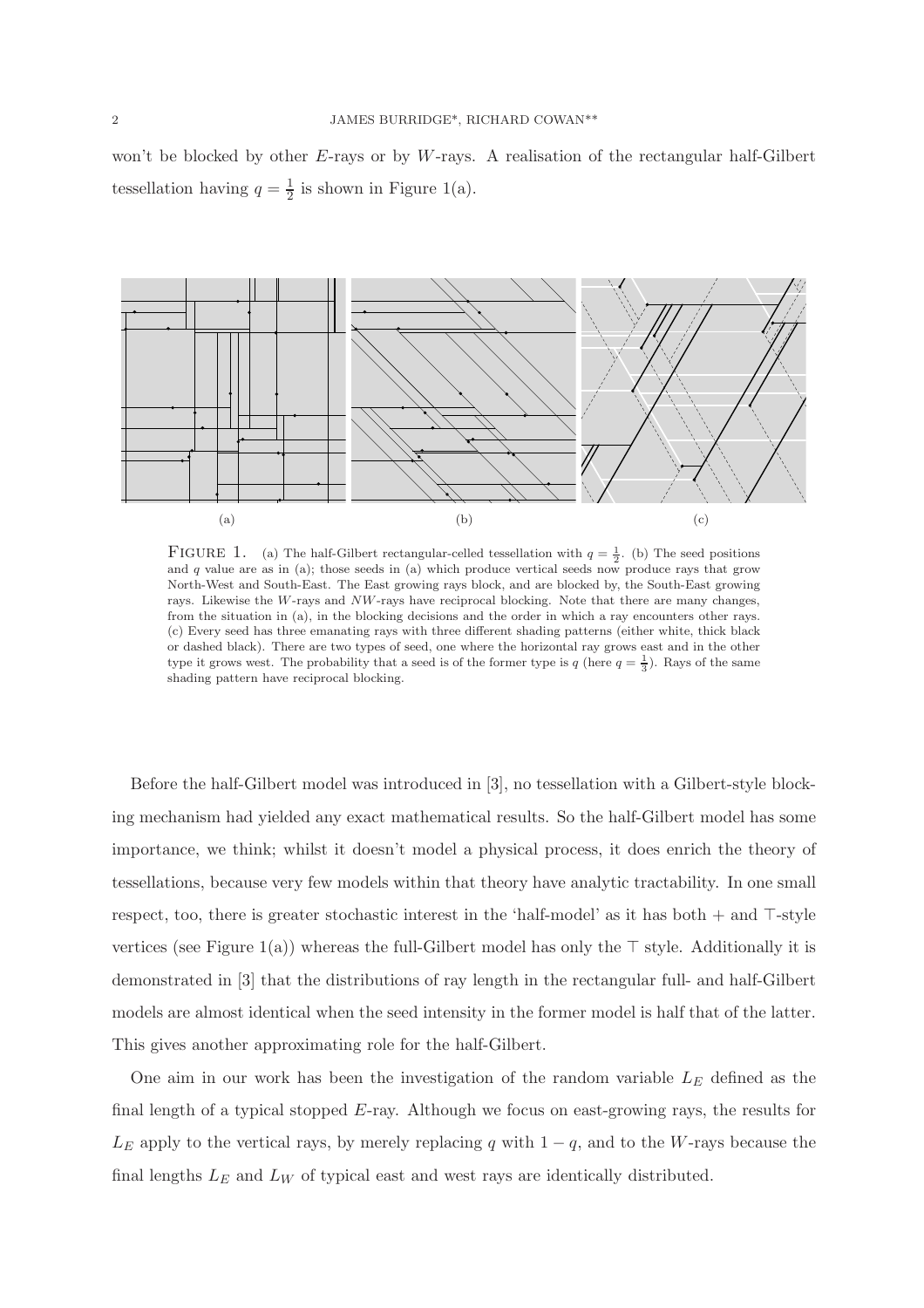In our earlier paper [3], we were only able to find simple formulae in the balanced case,  $q = \frac{1}{2}$  $rac{1}{2}$ . These (stated for E-rays) were

(1) 
$$
\mathbb{E}(L_E) = \frac{\pi}{\sqrt{\lambda} \left(\Gamma(\frac{3}{4})\right)^2}
$$

and a formula for  $\mathbb{E}(L_E^2)$  which involved an integral. The same expressions held for the other compass directions. A extremely unwieldy expression for  $\mathbb{E}(L_E)$  when q is general was also given in [3].

In the current paper we improve these results to give many moments of  $L<sub>E</sub>$  and the Laplace transform  $\mathcal{L}_t := \mathbb{E}(e^{-tL_E})$  which can generate as many moments as one desires. Our main result, proved in the next section, is the following theorem.

**Theorem:** For general  $q \in (0,1)$ ,

$$
\mathcal{L}_t := \mathbb{E}(e^{-tL_E}) = 1 - t\sqrt{\frac{2}{\lambda}} \frac{H_{q-1}\left(\frac{t}{\sqrt{2\lambda}}\right)}{H_q\left(\frac{t}{\sqrt{2\lambda}}\right)},
$$

with the same expression for W-rays. For N-rays and S-rays, the formula has q replaced by 1 − q. Here  $H_{\nu}(\cdot)$  is a generalisation of the Hermite polynomial to non-integer  $\nu$  (see (??) and  $[6]$ ).

Moments of  $L<sub>E</sub>$  are found easily from the Theorem.

**Corollary:** We define the ratio  $\psi := \Gamma\left(\frac{1}{2} - \frac{q}{2}\right)$  $\frac{q}{2}$ ) /  $\Gamma\left(1-\frac{q}{2}\right)$  $\frac{q}{2}$  of Gamma functions. The following moments are polynomials in  $\psi$ .

$$
\mathbb{E}(L_E) = \frac{\psi}{\sqrt{2\lambda}}; \qquad \mathbb{E}(L_E^3) = \frac{3\psi}{\lambda\sqrt{2\lambda}} \left(1 + 2q + q^2\psi^2\right); \n\mathbb{E}(L_E^2) = \frac{1}{\lambda} \left(2 + q\psi^2\right); \qquad \mathbb{E}(L_E^4) = \frac{2}{\lambda^2} \left(4 + 4q + 4q(1 + 2q)\psi^2 + 3q^3\psi^4\right).
$$

Note that  $\psi$  can be rearranged in many ways using the identities  $\sqrt{\pi} \Gamma(2z) = 2^{2z-1} \Gamma(z) \Gamma(z + \frac{1}{2z})$  $(\frac{1}{2})$ and  $\Gamma(z)\Gamma(1-z) = \pi/\sin(\pi z)$ . The consistency of (1) with the Corollary follows from the second of these identities.

The same results apply for W-rays and, with q replaced by  $(1-q)$ , to the vertical rays. To get the moments for a typical ray's length (taking all directions of growth into account) we require weighted averages: for example, the expected length L of a typical ray is  $q \mathbb{E}(L_E) + (1-q) \mathbb{E}(L_S)$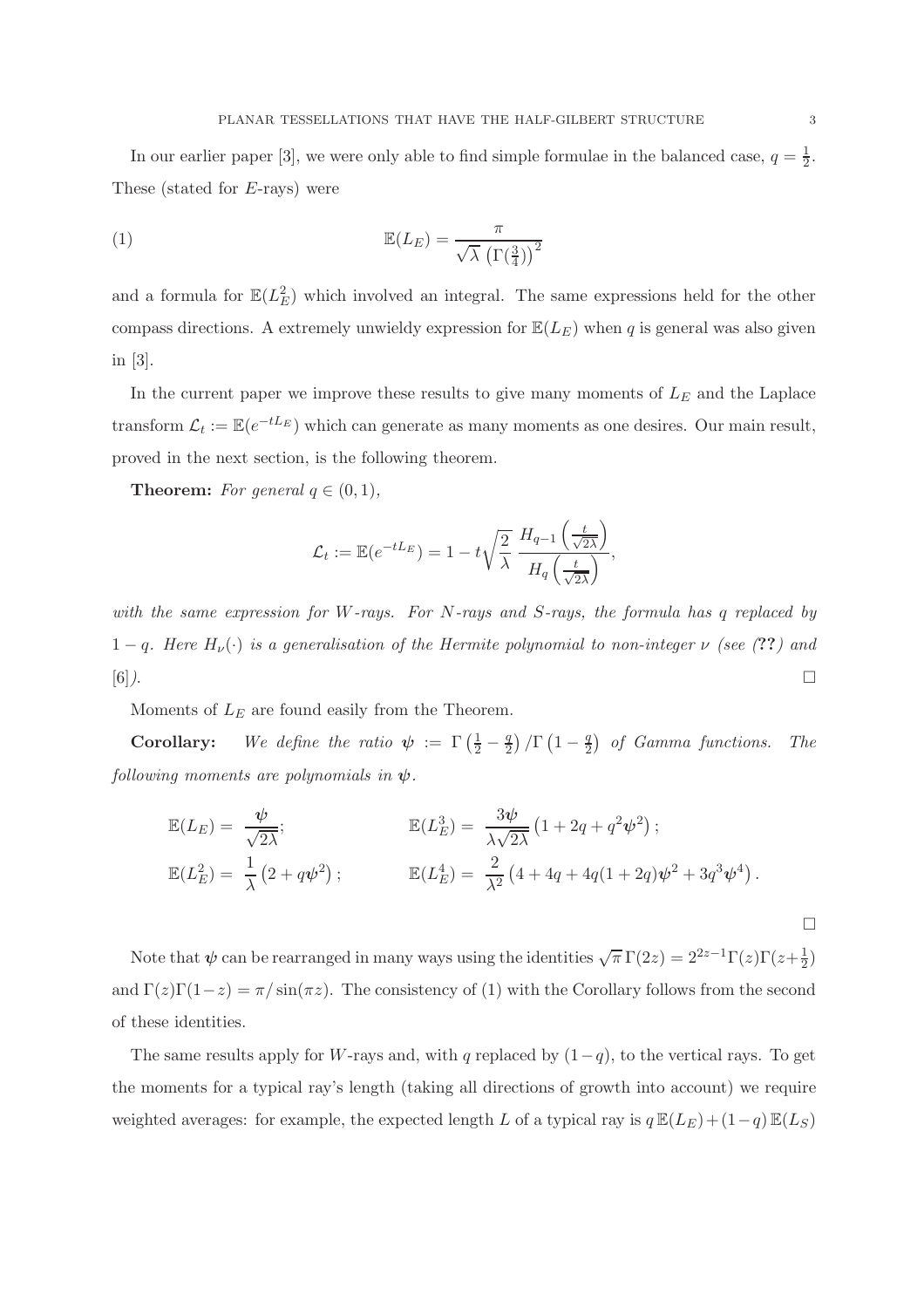which equals  $(q \psi_q + (1-q) \psi_{1-q})/\sqrt{2\lambda}$ ; here the dependence of  $\psi$  on q is emphasised by the added subscript.

Plan of the paper: As indicated in our abstract, we have other new ideas to present. These come firstly from modifying the angle between the two systems of parallel rays, breaking from the orthogonality that we see in the half-Gilbert rectangular model. Some effects of this are shown in Figure 1(b) where the cells are now parallelograms and where rays block and are blocked by other rays which create an angle of  $\alpha$  (which is 45<sup>°</sup> in this figure); E-growing and SE-growing form a reciprocal-blocking pair as do W-growing and NW-growing pair.

In the rectangular case,  $\alpha = \pi/2$ . We shall see in Section 3 that the results change from the rectangular case in a simple way;  $\lambda$  is replaced by  $\lambda^* := \lambda \sin(\alpha)$  in the formulae for the rectangular half-Gilbert model, for example in the Theorem and its Corollary. Secondly, we develop a class of models where rays can grow in  $2m$  different directions, these directions being grouped to give  $m$  pairs each operating with reciprocal blocking. They too can be analysed by simple changes to (and amalgamations of) the rectangular formulae. Thirdly, seeds whose two rays are not collinear are considered as are seeds which grow more than two rays.

These new developments will be set out in Section 3, where we shall see that at their heart lies a trapezoidal stopping set process, originally introduced in the analysis of the rectangular half-Gilbert model [3], and described in greater detail and generality in Section 2 below. Readers seeking informal ideas rather than formal analysis could perhaps go to Section 3 first.

## 2. Proof of the Theorem and its Corollary

Trapezoidal Stopping Set Process: Our analytical results here are obtained through the analysis of Markov stopping set processes [4, 5]. The archetypal process for the analysis of tessellations with reciprocal blocking rules arises in the analysis of the rectangular half-Gilbert model, and involves trapezia. An example is shown in Figure 2(a).

The process begins with the expansion of a trapezoidal set into an unbounded domain lying between the lines  $y = 0$ ,  $x = 0$  and  $y = h + x$  where  $h := |ZA|$  is the length of the left edge of the expanding set. The unbounded domain is called the live zone and is populated by the stationary Poisson seed process described in Section 1. Upon meeting the first seed (point C in the Figure), the frontier of the expanding set stops, creating a trapezium  $S_1$ , whose area is an exponential random variable with parameter  $\lambda$ . If the stopping seed is V-type then the process ends; if not a new trapezoidal set having left boundary of length  $|BC|$  begins growth. If the first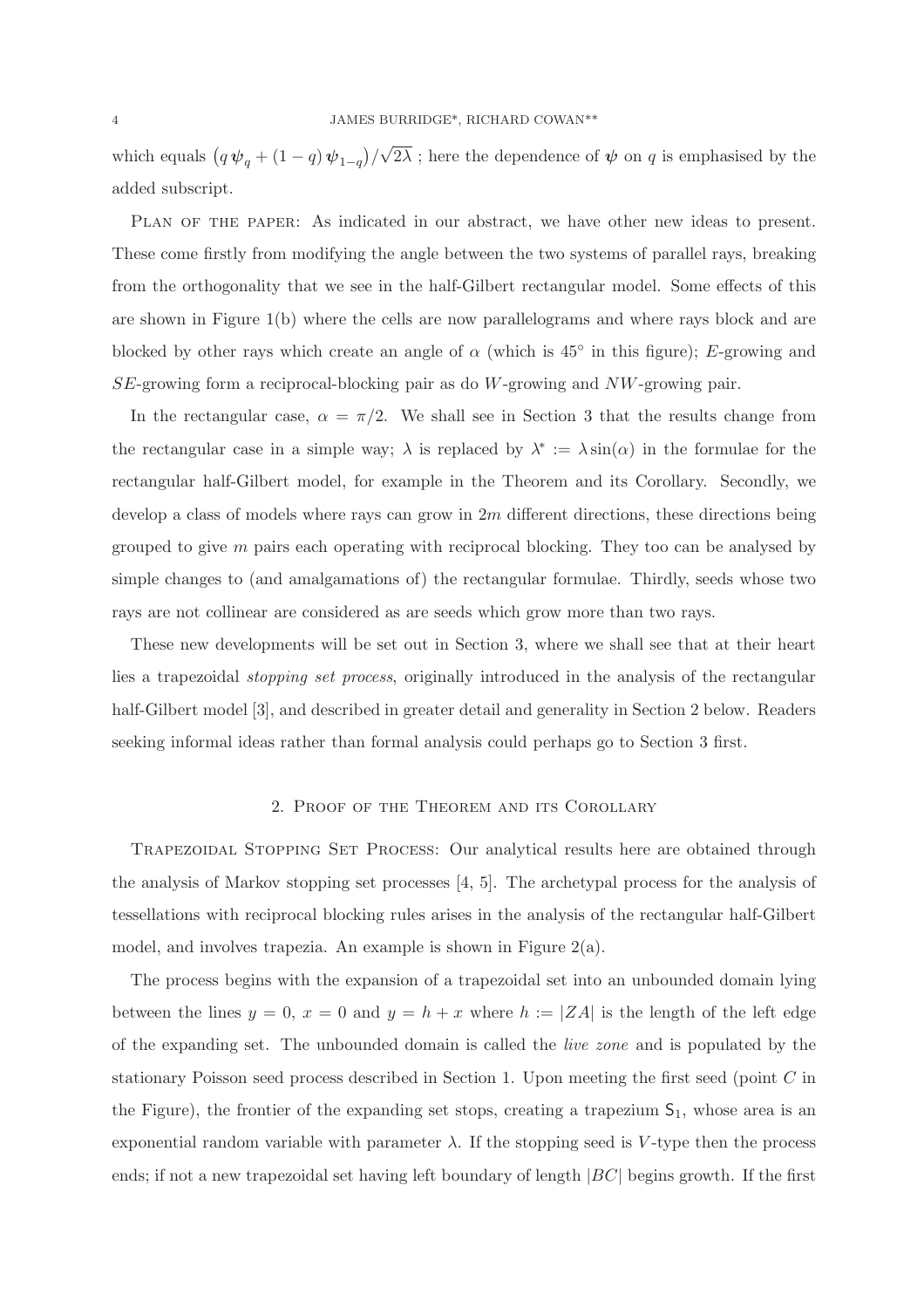

FIGURE 2. (a) Trapezoidal stopping sets  $S_1, S_2, ...$  and dead zones  $D_1, D_2, ...$  in the rectangular half-Gilbert model. The final trapezoidal set with bold right frontier is still growing in the direction of the arrow, and will shortly be stopped by the seed (which happens to be a V -seed) in the light grey Live Zone. The Dead Zones are shaded dark grey. (b) This picture replaces (a) when the two systems of growing rays are not orthogonal, that is, when  $\alpha \neq \pi/2$ .

set is stopped by an H-type then a *dead zone*,  $D_1$ , is created, as shown in Figure 2(a). Once this zone is removed from consideration we are left with a new live zone which, apart from the length of its left boundary, provides a stochastic situation identical to the original. Trapezoidal sets  $S_2, S_3, \ldots$  and dead zones  $D_2, D_3, \ldots$  continue to be formed until the process is stopped by a V-type seed. We let the sum of the bases of these trapezia define a random variable  $X$ .

The connection between the stopping set process and the underlying ray process may be seen by noting that if only the blocking effects of rays originating within the live zone are considered, then the criterion for the process to end is that the ray from a  $V$ -type seed crosses the x axis. The zones  $D_k$  are dead in the sense that the seeds within them cannot influence the point at which the x axis is first intersected. In the case where the initial live zone has  $h = 0$ ,  $S_1$  is an isosceles triangle, and rays emanating from outside the live zone can have no influence on the point at which the x axis is first intersected by a vertical ray. In this case X is identically distributed to the distance,  $L_E$ , travelled by a horizontal ray emerging from a seed located at the origin, before it is blocked.

A RECURSIVE EQUATION FOR THE DISTRIBUTION OF  $X$ : The self-similar structure of the sequence of stopping sets allows us to construct a recursive equation for the distribution of  $X$ .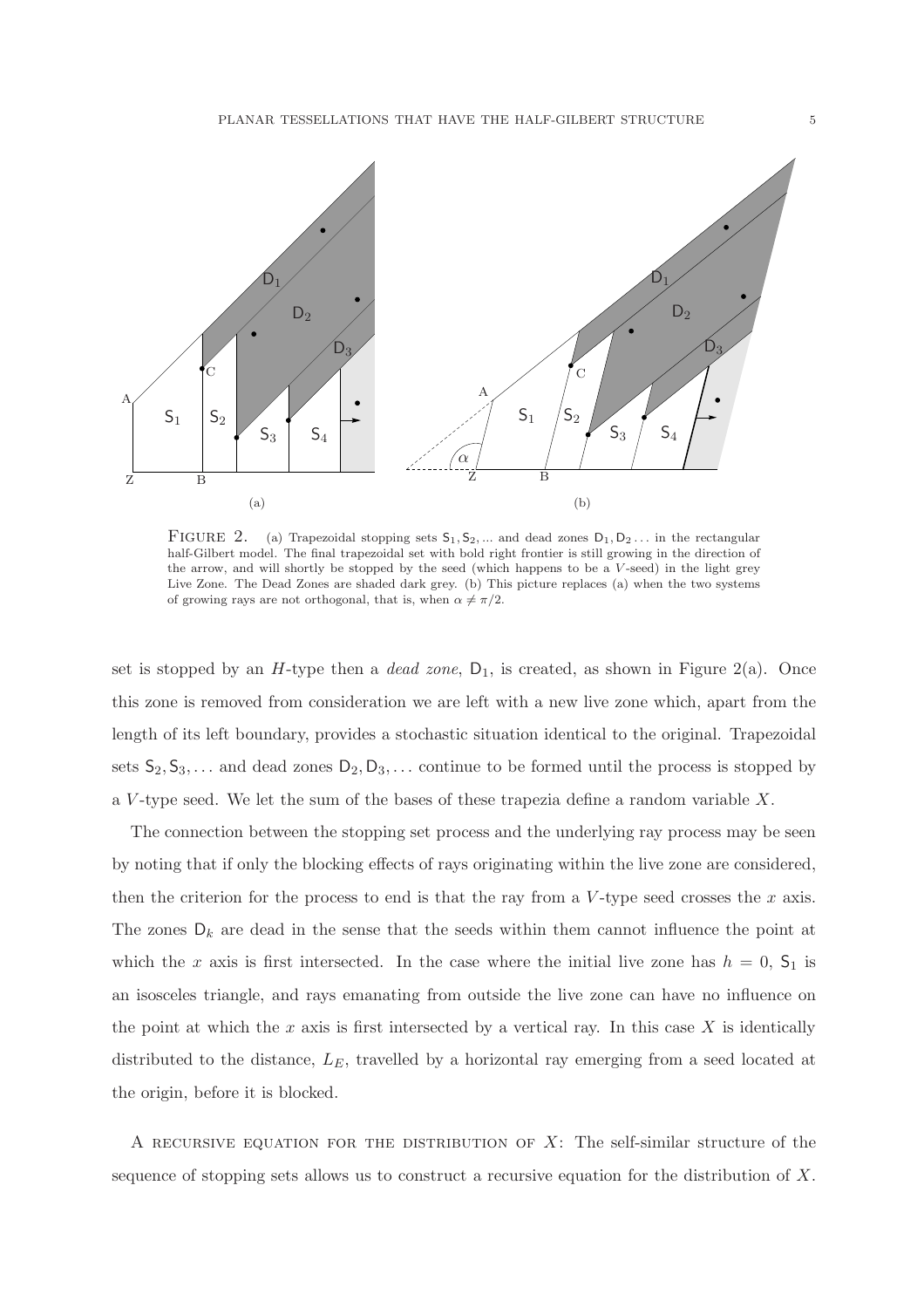Letting y denote the length of the left boundary of a generic set,  $\mathsf{S}_n$ , in the sequence, it follows from the exponential distribution of  $S_n$ 's area that its base R will have distribution:

(2) 
$$
\mathbb{P}(R \in (r, r+dr]) = \lambda(r+y)e^{-\frac{\lambda}{2}(r^2+2ry)}dr.
$$

If the stopping seed for set  $\mathsf{S}_n$  is V-type then the process ends. Otherwise another dead zone,  $D_n$ , is created and further trapezoidal stopping sets are formed until a V-type is met. The density function of  $X$ , conditional on  $y$  will therefore be:

(3) 
$$
g(x|y) = (1-q)\lambda(x+y)e^{-\frac{\lambda}{2}(x^2+2xy)} + q\lambda \int_0^\infty e^{-\frac{\lambda}{2}(r^2+2ry)} \left[ \int_0^{r+y} g(x-r|u) du \right] dr
$$

where  $g(x|y) = 0$  if  $x < 0$ . The first term on the right accounts for the case where the first seed is V-type, and the second term for the case where it is  $H$ -type and the process is effectively re– started with a different left boundary condition having already covered some horizontal distance. Note that the probability density function for ray length  $L_E$  is  $g(x | 0)$ .

The Laplace Transform: We define the Laplace Transform of the conditional probability density function  $q(\cdot | y)$ :

$$
\mathcal{L}_t(y) = \int_0^\infty e^{-tx} g(x|y) dx.
$$

Here the general value of  $q \in (0,1)$  is implicit.

**Lemma 1:** For  $q \in (0,1)$ ,  $\mathcal{L}_t(\cdot)$  satisfies the following second-order differential equation.

(4) 
$$
\frac{d^2 \mathcal{L}_t(y)}{dy^2} - (\lambda y + t) \frac{d \mathcal{L}_t(y)}{dy} - \lambda (1 - q) \mathcal{L}_t(y) = -\lambda (1 - q).
$$

The equation is a generalisation of Hermite's equation.  $\Box$ 

**Proof of Lemma 1:** From equation (3),  $\mathcal{L}_t(y)$  satisfies

(5) 
$$
\mathcal{L}_t(y) = (1-q)\lambda \int_0^\infty (x+y)e^{-\frac{\lambda}{2}(x^2+2xy)-tx}dx + q\lambda \int_0^\infty e^{-\frac{\lambda}{2}(r^2+2ry)} \left[ \int_0^{r+y} \left( \int_0^\infty e^{-tx}g(x-r\mid u)dx \right)du \right] dr.
$$

The second term in this equation may be expressed in terms of  $\mathcal{L}_t(\cdot)$  by noting that

$$
\int_0^\infty e^{-tx} g(x - r \mid u) dx = \int_0^\infty e^{-t(z+r)} g(z \mid u) dz
$$
  
= 
$$
e^{-tr} \mathcal{L}_t(u),
$$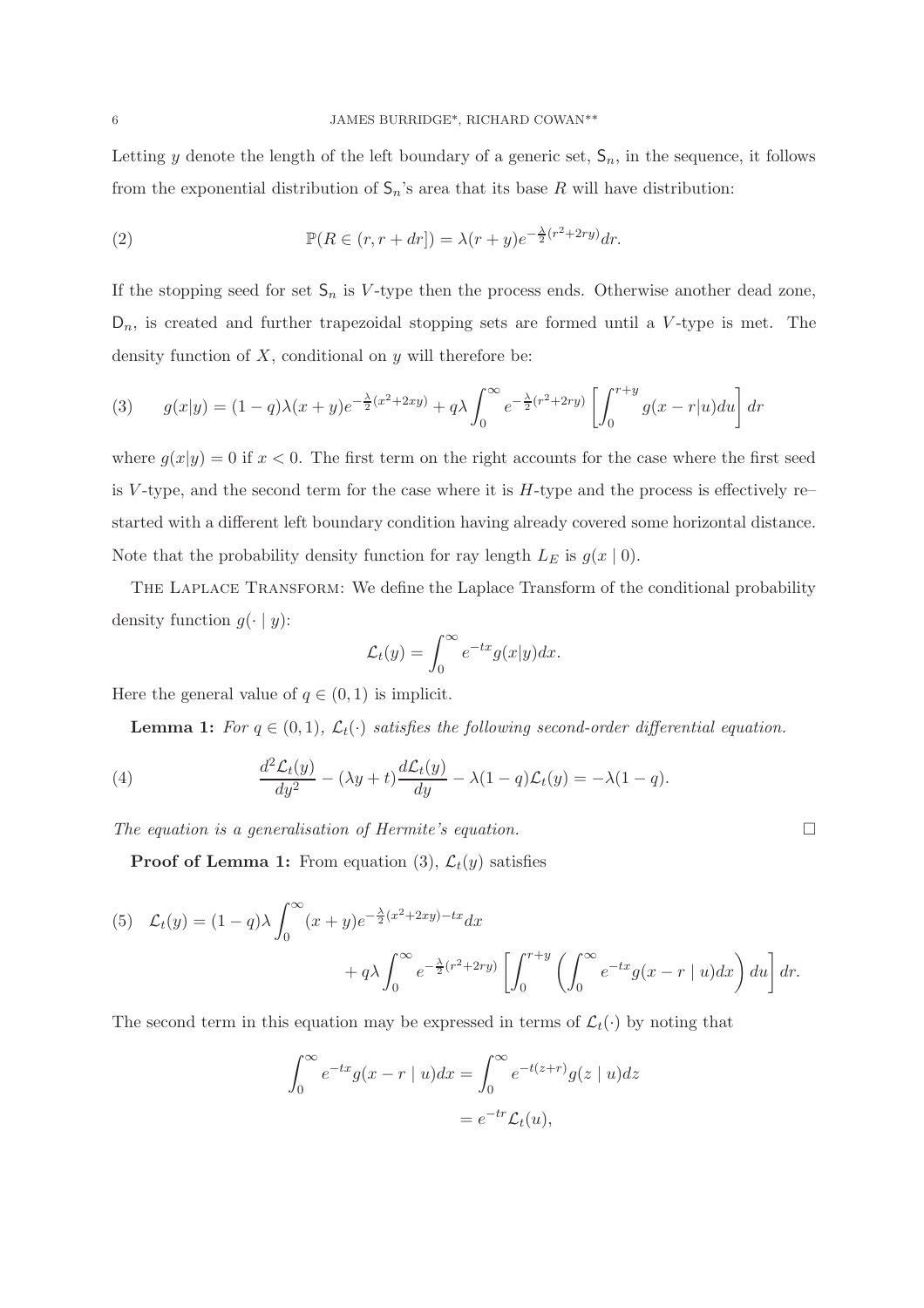giving an integral equation for  $\mathcal{L}_t(\cdot)$ . This equation converts into a differential equation with independent variable  $y$ . We begin by simplifying the second term in equation  $(5)$  using integration by parts.

$$
\int_0^\infty \lambda e^{-\frac{\lambda}{2}(r^2 + 2r(y + \frac{t}{\lambda}))} \left[ \int_0^{r+y} \mathcal{L}_t(u) du \right] dr =
$$
  

$$
\sqrt{\frac{\pi \lambda}{2}} e^{\frac{(y\lambda + t)^2}{2\lambda}} \left[ \text{erfc}\left(\frac{y\lambda + t}{\sqrt{2\lambda}}\right) \int_0^y \mathcal{L}_t(u) du + \int_y^\infty \text{erfc}\left(\frac{u\lambda + t}{\sqrt{2\lambda}}\right) \mathcal{L}_t(u) du \right].
$$

Evaluating the integral in the first term of (5), and then combining both terms, we obtain

(6) 
$$
\mathcal{L}_t(y) = (1-q) \left[ 1 - \sqrt{\frac{\pi}{2\lambda}} te^{\frac{(y\lambda+t)^2}{2\lambda}} \text{erfc}\left(\frac{y\lambda+t}{\sqrt{2\lambda}}\right) \right] + q\sqrt{\frac{\pi\lambda}{2}} e^{\frac{(y\lambda+t)^2}{2\lambda}} \left[ \text{erfc}\left(\frac{y\lambda+t}{\sqrt{2\lambda}}\right) \int_0^y \mathcal{L}_t(u) du + \int_y^\infty \text{erfc}\left(\frac{u\lambda+t}{\sqrt{2\lambda}}\right) \mathcal{L}_t(u) du \right].
$$

Dividing by  $\sqrt{\pi\lambda/2}$  exp[ $(y\lambda + t)^2/(2\lambda)$ ], differentiating with respect to y, and then multiplying by the same factor again we have

$$
\frac{d\mathcal{L}_t(y)}{dy} - (t + \lambda y)\mathcal{L}_t(y) = -(1 - q)\lambda y - q\lambda \int_0^y \mathcal{L}_t(u) du.
$$

A further differentiation with respect to y yields the result of Lemma 1, thereby completing the proof of this lemma.  $\Box$ 

GENERALISED HERMITE EQUATION: The solution to this differential equation is known. The general solution, given by the Mathematica software and provable by substitution in (4), is

(7) 
$$
\mathcal{L}_t(y) = 1 + c_1(t) H_{q-1}\left(\frac{y\lambda + t}{\sqrt{2\lambda}}\right) + c_2(t) \, {}_1F_1\left(\frac{1-q}{2}, \frac{1}{2}, \left(\frac{y\lambda + t}{\sqrt{2\lambda}}\right)^2\right)
$$

where  $c_1(\cdot)$  and  $c_2(\cdot)$  are general 'constants' of integration not dependent on y (but, as shown, possibly dependent on t). The coefficient of  $c_2(t)$  in (7) is an example of a Kummer confluent hypergeometric function. Because all the t derivatives of this function, evaluated at  $t = 0$ , diverge as  $y \to \infty$ , we may discard it from the solution (that is, we can set  $c_2(t) = 0$ ) on the grounds that for all  $x > 0$ ,  $\lim_{y\to\infty} g(x \mid y)$  should equal zero. The coefficient of  $c_1(t)$ , a generalisation of the Hermite polynomials  $H_n(\cdot)$  to non-integer n, has the correct asymptotic behaviour as  $y \to \infty$ . It is a combination of Kummer functions [6].

$$
H_{\nu}(z) = \sqrt{\pi}2^{\nu} \left( \frac{1F_1\left(-\frac{\nu}{2};\frac{1}{2};z^2\right)}{\Gamma\left(\frac{1-\nu}{2}\right)} - \frac{2z_1F_1\left(\frac{1-\nu}{2};\frac{3}{2};z^2\right)}{\Gamma\left(-\frac{\nu}{2}\right)} \right),
$$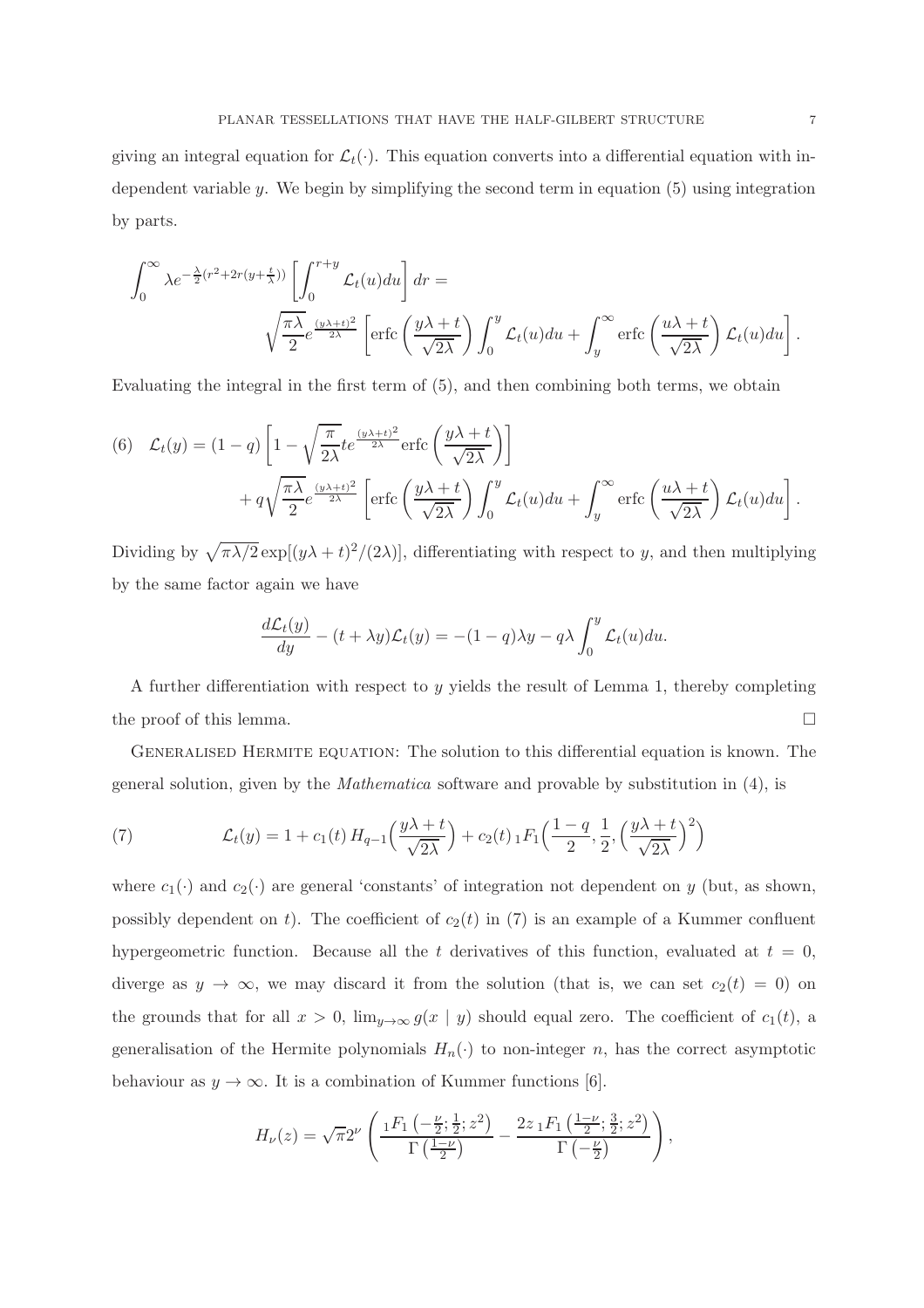where  $_1F_1(a, b, z) := 1 + \sum_{j=1}^{\infty} r_j z^j / j!$  with

$$
r_j := \frac{a(a+1)(a+2)...(a+j-1)}{b(b+1)(b+2)...(b+j-1)}, \qquad j \ge 1.
$$

These special functions have interesting properties; for later use, we especially note the identity

(8) 
$$
H_{\nu}(z) + \frac{1}{2(\nu+1)}H_{\nu+2}(z) = \frac{z}{\nu+1}H_{\nu+1}(z)
$$

valid for general  $\nu$  and easily proved by calculating the coefficients of  $z^{2n}$  and  $z^{2n+1}$  in series expansions of both sides in (8).

It remains to evaluate the 'constant'  $c_1(t)$ .

**Lemma 2:** The function  $c_1(\cdot)$  is given by the following formula.

$$
c_1(t) = \frac{-t\sqrt{2}}{\sqrt{\lambda} H_q\left(\frac{t}{\sqrt{2\lambda}}\right)}.
$$

 $\Box$ 

**Proof of Lemma 2:** We substitute the new function  $\mathcal{L}_t(\cdot)$  given in (7) (now with  $c_2(t) = 0$ ) into the integral equation (6), evaluated at  $y = 0$ . This yields an equation for  $c_1(t)$ .

(9) 
$$
1 + c_1(t) H_{q-1}\left(\frac{t}{\sqrt{2\lambda}}\right) = \mathcal{L}_t(0) = (1-q) \left[1 - \sqrt{\frac{\pi}{2\lambda}} t e^{\frac{t^2}{2\lambda}} \text{erfc}\left(\frac{t}{\sqrt{2\lambda}}\right) \right] + q \sqrt{\frac{\pi\lambda}{2}} e^{\frac{t^2}{2\lambda}} \int_0^\infty \text{erfc}\left(\frac{u\lambda + t}{\sqrt{2\lambda}}\right) \left[1 + c_1(t) H_{q-1}\left(\frac{u\lambda + t}{\sqrt{2\lambda}}\right) \right] du.
$$

Using a change of variable,  $z = (u\lambda + t)/\sqrt{2\lambda}$ , the integral on the right-hand side breaks up into two integrals which simplify (using Mathematica, which works better with 1−erf(·) rather than  $erfc(\cdot)$  in this context), as follows.

$$
\int_0^\infty \operatorname{erfc}\left(\frac{u\lambda+t}{\sqrt{2\lambda}}\right) du + c_1(t) \int_0^\infty \operatorname{erfc}\left(\frac{u\lambda+t}{\sqrt{2\lambda}}\right) H_{q-1}\left(\frac{u\lambda+t}{\sqrt{2\lambda}}\right) du
$$
  
\n
$$
= \sqrt{\frac{2}{\lambda}} \int_{t/\sqrt{2\lambda}}^\infty \operatorname{erfc}(z) dz + c_1(t) \sqrt{\frac{2}{\lambda}} \int_{t/\sqrt{2\lambda}}^\infty \operatorname{erfc}(z) H_{q-1}(z) dz
$$
  
\n
$$
= \frac{\sqrt{2}}{\sqrt{\pi\lambda}} e^{-\frac{t^2}{2\lambda}} - \frac{t}{\lambda} \operatorname{erfc}\left(\frac{t}{\sqrt{2\lambda}}\right) + \frac{c_1(t)}{q\sqrt{2\pi\lambda}} \left[2e^{-\frac{t^2}{2\lambda}} H_{q-1}\left(\frac{t}{\sqrt{2\lambda}}\right) - \sqrt{\pi} \operatorname{erfc}\left(\frac{t}{\sqrt{2\lambda}}\right) H_q\left(\frac{t}{\sqrt{2\lambda}}\right) \right].
$$

The right-hand side of (9) then becomes

$$
1 - \sqrt{\frac{\pi}{2\lambda}} t e^{\frac{t^2}{2\lambda}} \text{erfc}\left(\frac{t}{\sqrt{2\lambda}}\right) + c_1(t) \left[ H_{q-1}\left(\frac{t}{\sqrt{2\lambda}}\right) - \frac{\sqrt{\pi}}{2} e^{\frac{t^2}{2\lambda}} \text{erfc}\left(\frac{t}{\sqrt{2\lambda}}\right) H_q\left(\frac{t}{\sqrt{2\lambda}}\right) \right]
$$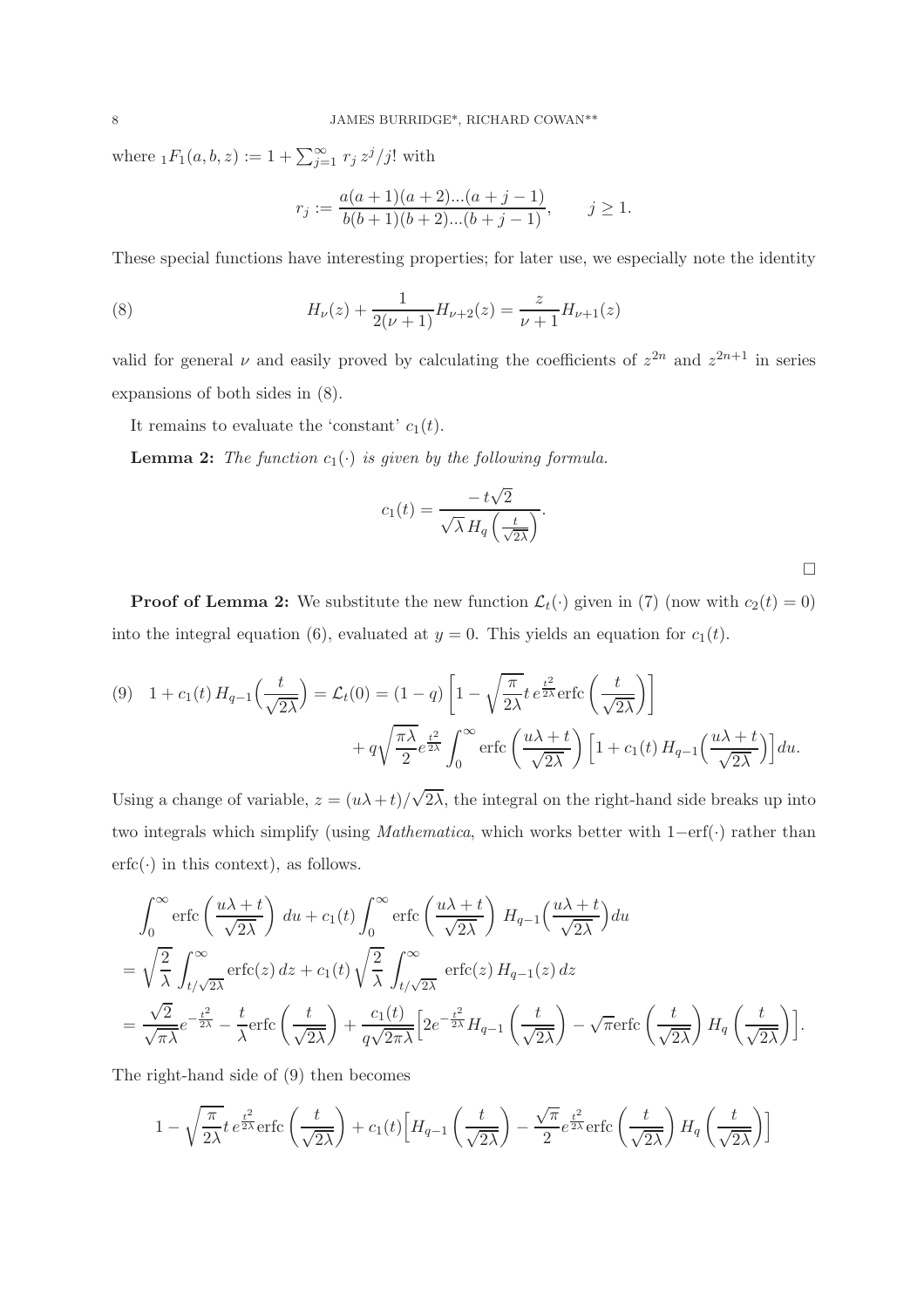and when equated to the left-hand side of (9), Lemma 2 is proven.  $\Box$ 

**Remark:** If Mathematica is unavailable, integration by parts then application of the identity (8) resolves the difficult integral in the proof above.

$$
\int_{t/\sqrt{2\lambda}}^{\infty} \operatorname{erfc}(z) H_{q-1}(z) dz = \frac{1}{q\sqrt{2\lambda}} \int_{z=t/\sqrt{2\lambda}}^{\infty} \operatorname{erfc}(z) d [H_q(z)]
$$
  
= 
$$
\frac{1}{q\sqrt{2\pi\lambda}} \left[ -\sqrt{\pi} \operatorname{erfc}\left(\frac{t}{\sqrt{2\lambda}}\right) H_q\left(\frac{t}{\sqrt{2\lambda}}\right) + 2 \int_{t/\sqrt{2\lambda}}^{\infty} e^{-z^2} H_q(z) dz \right].
$$

Note that  $\frac{d}{dz}[e^{-z^2}H_{q-1}(z)]=-e^{-z^2}H_q(z)$ ; direct differentiation and the use of (8) establishes this result. The last integral can now be evaluated.  $\square$ 

The complete solution: Lemmas 1 and 2, combined with other analysis of this section, show that

(10) 
$$
\mathcal{L}_t(y) = 1 - t \sqrt{\frac{2}{\lambda}} \frac{H_{q-1}\left(\frac{y\lambda + t}{\sqrt{2\lambda}}\right)}{H_q\left(\frac{t}{\sqrt{2\lambda}}\right)}.
$$

Setting  $y = 0$  proves the Theorem given in Section 1. The moment results in the Corollary to the theorem are easily found from the Laplace Transform. Equation (10) also allows us to show that, in the context of Figure 2(a), the conditional expectation of the random variable X given y is

$$
2^{-q}\sqrt{\frac{2}{\lambda\pi}}\,\,\Gamma\left(\frac{1}{2}-\frac{q}{2}\right)H_{q-1}\left(\frac{y\sqrt{\lambda}}{\sqrt{2}}\right)
$$

which tends to zero as  $y \to \infty$ , if  $q \in (0,1)$ .

#### 3. Other models using reciprocal blocking rules

THE SIMPLEST GENERALISATION: Consider the model depicted in Figure 1(b). It will play a generic role for us. The only change from the basic model analysed in Section 2 is the shift from  $\alpha = 90^{\circ}$  to a general value of  $\alpha \in (0, 180^{\circ})$ . Here  $\alpha$  is defined as follows: if  $s_1$  and  $s_2$  are the positions of two seeds and if b is the point where one seed's ray blocks the ray of the other seed, then  $\alpha$  is defined as the angle  $s_1bs_2$ . Figure 1(b) shows the case  $\alpha = 45^\circ$ .

The intensity of seeds is still denoted by  $\lambda$ , we still have two types of seed (each with two emanating rays), a proportion  $q$  of seeds grow horizontally and the growth of each seed's rays is bidirectional with the two directions being collinear (or, one might say, 'opposing').

A SIMPLE ANALYSIS OF THIS GENERIC  $\alpha$ -PROBLEM: The argument in Section 2 uses the stopping sets shown in Figure 2(a). The generic problem with general  $\alpha$  has an identical argument,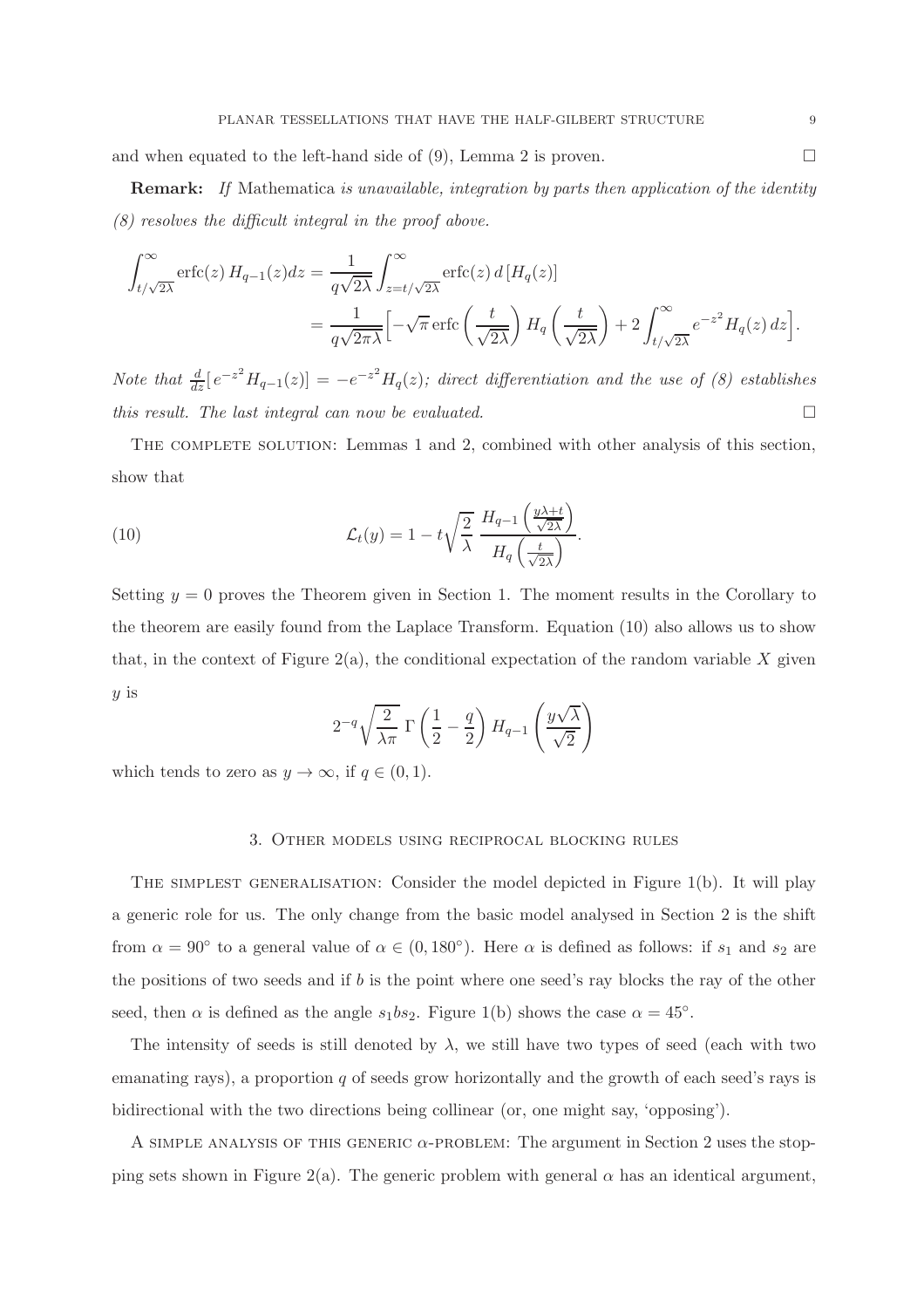except that Figure 2(b) is used instead. Simple trigonometric adjustments in the argument yield a new version for (2), namely

$$
\mathbb{P}(R \in (r, r + dr]) = \lambda(r + y)\sin \alpha \ e^{-\frac{\lambda}{2}(r^2 + 2ry)\sin \alpha} dr
$$

$$
= \lambda^*(r + y)e^{-\frac{\lambda^*}{2}(r^2 + 2ry)},
$$

where  $\lambda^* := \lambda \sin \alpha$ . Likewise the new version of (3) has the same simple replacement:

$$
g(x|y) = (1-q)\lambda(x+y)\sin\alpha \ e^{-\frac{\lambda}{2}(x^2+2xy)\sin\alpha} + q\lambda \sin\alpha \int_0^\infty e^{-\frac{\lambda}{2}(r^2+2ry)\sin\alpha} \left[ \int_0^{r+y} g(x-r|u)du \right] dr = (1-q)\lambda^*(x+y)e^{-\frac{\lambda^*}{2}(x^2+2xy)} + q\lambda^* \int_0^\infty e^{-\frac{\lambda^*}{2}(r^2+2ry)} \left[ \int_0^{r+y} g(x-r|u)du \right] dr,
$$

where  $g(x|y) = 0$  if  $x < 0$ .

It is important to note that these new versions can be found from the old versions by replacing  $\lambda$  with  $\lambda^* := \lambda \sin \alpha$ . So all of the analysis of Section 2 remains valid with this replacement. Therefore we have proved the following lemma — a result which provides a foundation for the remainder of this section.

**Lemma 3:** For general  $\alpha$ , our main results given in the Theorem and its Corollary hold for the reciprocal-pair of rays in the generic problem, provided  $\lambda$  is replaced by  $\lambda^* := \lambda \sin \alpha$ .

More than two types of seed: Consider now models, such as the two illustrated in Figures 3(a) and 3(b), which have m types of seed, where  $m > 2$ . The figures, in which  $m = 3$ , have type-1 seeds growing opposing horizontal rays east and west, type-2 growing rays heading at angles of  $60°$  and  $(60° + 180°) = 240°$  measured anti-clockwise from the positive x-axis whilst the third type sends its rays out with these angles being  $120°$  and  $(120° + 180°) = 300°$ . (The E-rays and W-rays are named  $0^{\circ}$  and  $180^{\circ}$  respectively in this labelling scheme.) The proportion of type j is denoted by  $q_j$ . For both Figures 3(a) and 3(b),  $q_j = \frac{1}{3}$  $\frac{1}{3}, j = 1, 2, 3$ . There are many ways to pair off the six directions; the choices shown in the figures are defined in the caption.

We note that each reciprocating pair of directions can be studied separately, because the different pairs present independent processes when viewed within the generic format given in Figure 2(b).

Let us focus on a reciprocal pair which involves rays (whose length we seek) from a type-i seed blocked by rays from a type-j seed. If  $\lambda$  denotes, as before, the intensity of all seeds,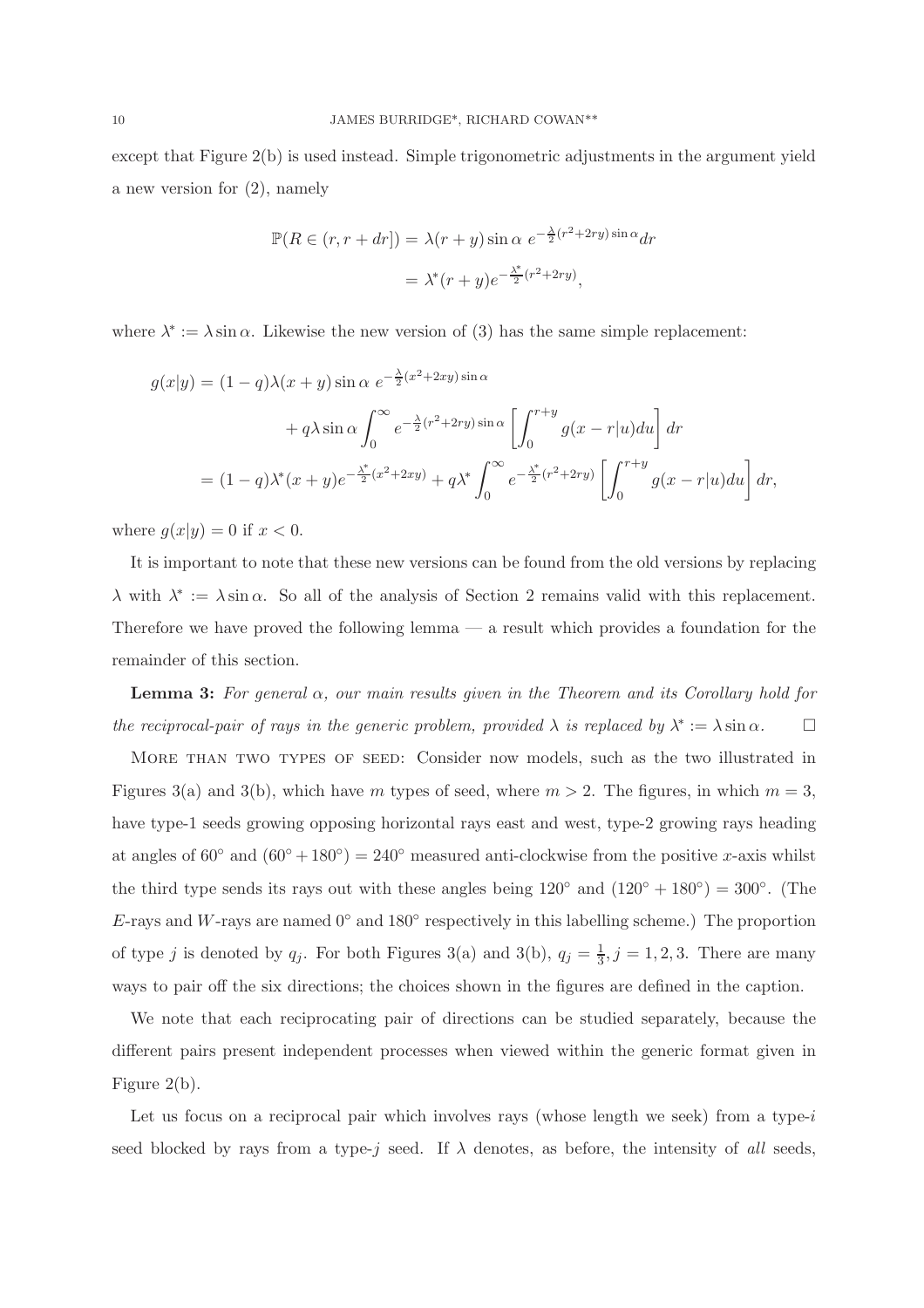

FIGURE 3. (a) and (b) Half-Gilbert tessellation based on three orientations of seed growth: opposing rays at angles  $0^{\circ}$  and  $180^{\circ}$ ; opposing rays at angles  $60^{\circ}$  and  $240^{\circ}$ ; opposing rays at angles  $120^{\circ}$  and  $300^{\circ}$ . All these angles are measured in the usual way (anti-clockwise from the positive  $x$ -axis). Orientations are independent and equally prevalent (see text). Examples of the angle  $\alpha$ , defined in the text, are highlighted in white. (a) The *reciprocality of blocking* rules pair 0° rays with 60° rays, 120° with 180° and 240° with 300°. All  $\alpha$  angles equal 60°. (b) Here the pairing rules are 0° with 60°, 120° with 240° and 180◦ with 300◦. Two of the α angles equal 120◦; one is 60◦. (c) There is only one type of seed. It produces an east ray and a ray of angle  $120°$ . The east rays  $(0°)$  are blocked by the  $120°$  rays and *vice* versa. Non convex cells can occur.

then the total intensity of type-i and type-j is  $\lambda(q_i + q_j)$  whilst the proportion of these two types that are type-i is  $q_i/(q_i+q_j)$ . So, using the relevant  $\alpha$ , the generic analysis proceeds with  $\lambda^* = \lambda(q_i + q_j) \sin \alpha$  and  $q = q_i/(q_i + q_j)$ . Such an analysis is performed for all possible reciprocal pairs. Here, in Figures 3(a) and 3(b), all analyses use the same q and  $\lambda^*$ , namely  $q = \frac{1}{2}$  $\frac{1}{2}$  and  $\lambda^*=\frac{2}{3}$  $\frac{2}{3}\lambda\sin\alpha$  where  $\alpha$  equals either 60° or 120°. So  $\lambda^*=\frac{1}{\sqrt{3}}$  $\frac{1}{3}\lambda$ .

OTHER VARIANTS: In Figure  $1(c)$ , we return to the situation where only two types of seed exist, but each seed now has three emanating rays. Shading patterns show the reciprocal pairing, as described in the figure caption.

The E-rays are 'thick black' and these have one half the prevalence of the 'thick black'  $60^{\circ}$ rays with which they are paired. So the E-rays can be analysed in generic form using  $q = \frac{1}{3}$  and  $\lambda^* = \lambda \sin 60^\circ$ . To make the white system into the generic format, we reflect it about a vertical line; so now the horizontal white rays are growing east (having previously been W-rays that had twice the prevalence of their partner rays, also white). So the white  $q = \frac{2}{3}$ . The 'dashed black' q equals either  $\frac{1}{3}$  or  $\frac{2}{3}$  depending on which direction of growth is asked to play the role of E-rays in the generic problem.

We also note that the generic analysis also applies to Figure  $3(c)$ , where there is only one type of seed, it growing two non-opposing rays.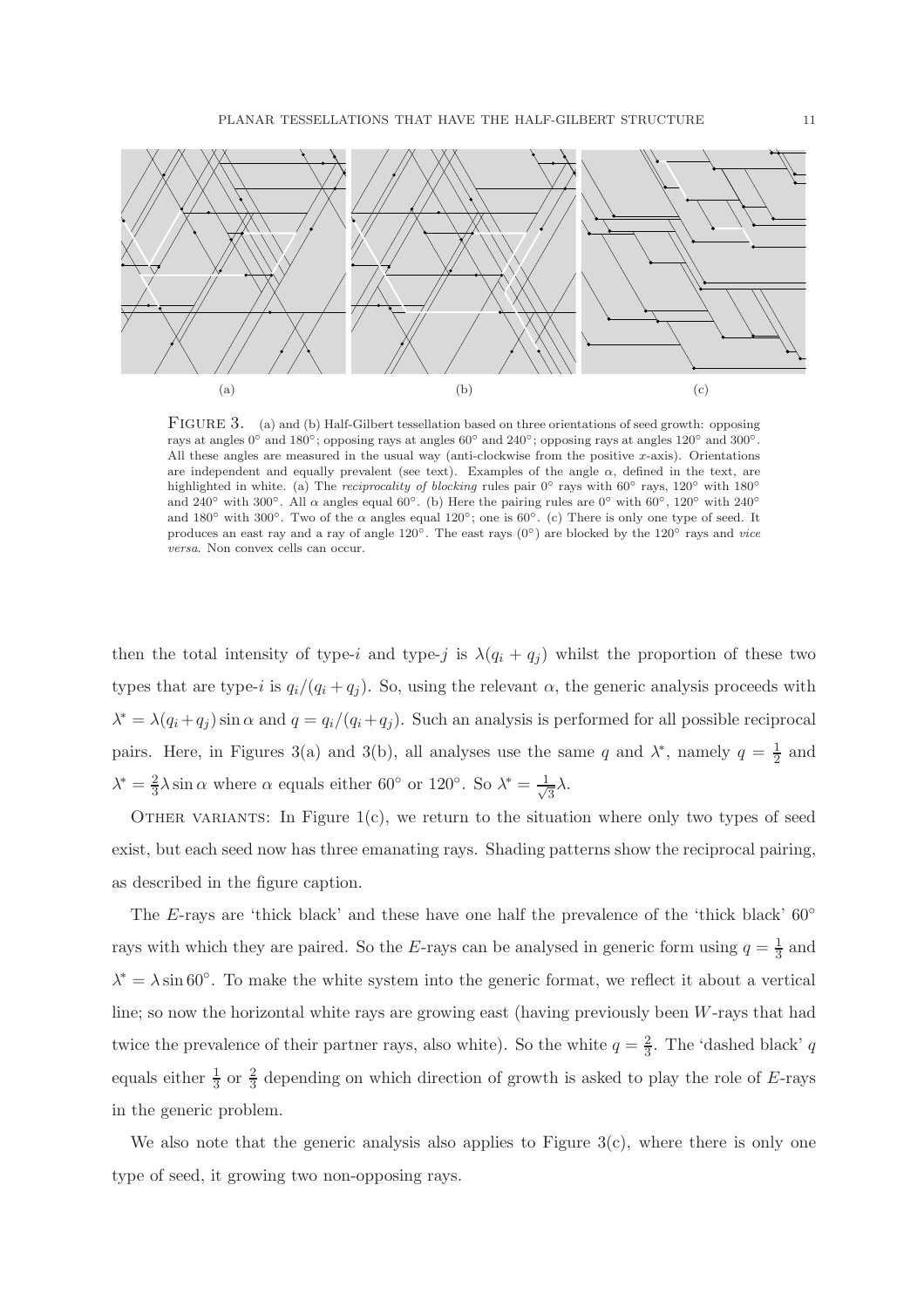Further insight into Lemma 3: A referee's comment has led to this sub-section. Our earlier proof of Lemma 3 used an algebraic argument. Our seeds, though randomly positioned initially by a stationary Poisson process, were then fixed in position in both the original  $\alpha = 90^{\circ}$ case and the  $\alpha \neq 90^{\circ}$  cases. Only the rays' growth-directions changed.

The referee has suggested a relocation of the seeds from their original positions. We describe this situation in the caption of Figure 4 and in the figure's sequel.



FIGURE 4. An east-growing ray starts at O and a south-growing ray starts at S. In the absence of other rays, their paths in the  $\alpha = 90^{\circ}$  case would meet at M. When  $\alpha$  is changed to the value shown in the figure, consider what happens if S is moved around the circular arc to  $S^*$  before ray growth commences. The ray then grows from  $S^*$  toward M. Because the arc has centre M,  $|S^*M|$  equals  $|SM|$ , and because O is  $(0,0)$  and M is fixed,  $|OM|$  is unchanged. So we see that (in the event that ray S and ray O actually reach M) which one blocks the other is unchanged. At  $E$ , however, is another east-growing ray; obviously it might block  $S$  (at  $A$ ). The role of this third ray, and any other relevant rays, is discussed further in the text.

Let seeds S and E have coordinates  $(x_1, y_1)$  and  $(x_2, y_2)$  respectively. The transformation that moves S to S<sup>\*</sup> is defined by  $(x, y) \longrightarrow (x - y \cos \alpha, y \sin \alpha)$ . Let us apply this transformation to all seeds  $(S, E, O)$  and others) before ray-growth commences. We observe that E is moved to  $E^*$  and that O doesn't move. Note that the arc on which E moves has its centre at  $(x_2, 0)$  on OM.

Now ray growth begins. The east-growing rays still grow eastward, but the erstwhile southgrowing rays now grow parallel to the dashed line  $S^*M$ . The seed at  $E^*$  grows eastward and has the potential to meet the growth path of seed  $S^*$  at B. Since A is  $(x_1, y_2)$  and  $E^*$  is  $(x_2 - y_2 \cos \alpha, y_2 \sin \alpha)$  and B is  $(x_1 - y_2 \cos \alpha, y_2 \sin \alpha)$ , we see that  $|E^*B| = |EA|$ . Also, since  $S^*$  is  $(x_1 - y_1 \cos \alpha, y_1 \sin \alpha)$ ,  $|S^*B| = |SA|$ . So the respective distances travelled by S and by E to the point where their growth paths meet is the same before and after the transformation. The positions of S and E are general, so all pairs of seeds enjoy this preservation of growth distances. The transformation therefore does not affect which seeds block which — and each